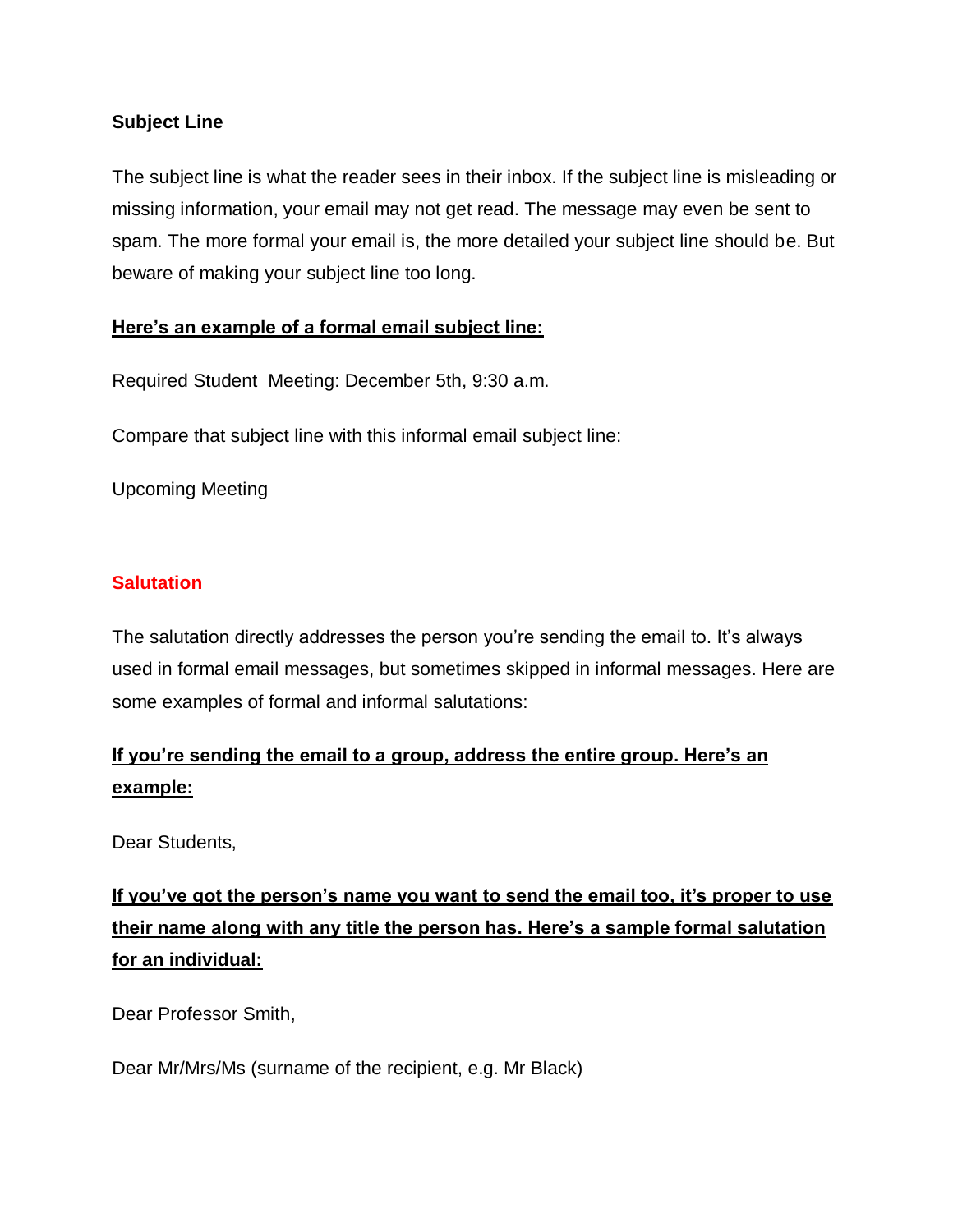Dear Sir/Madam (if you don't know the name of the recipient) or more generally 'To whom it may concern'

## **Introductory sentence**

That indicates clearly the reason for writing and is consistent with the subject of the email. Introduce yourself briefly (long texts often discourage people from reading them), then follow on with:

- $\bullet$  I am writing with regard to... (email subject)
- $\bullet$  I am writing in connection with... (email subject)
- $\bullet$  I am writing in reference to...
- I'm reaching out because...
- As you may know, our department is currently looking for someone to…
- A colleague of mine recently informed me about a job opening in your company, and so…
- You mentioned in our last meeting that you wanted to focus on content strategy, so I suggest that…

My name is Jordan Smith. I am the professor of Statistics for XYZ University. This message is for all current students.

# **If you're writing an email to send information, you can start with one of the following sentences:**

- $\bullet$  lam writing to let you know...
- I am delighted to tell you... (if you're communicating good news)
- I regret to inform you that... (if you're communicating bad news)

### **If instead you're replying to an email you received, you can say:**

- $\bullet$  I am writing in response to...
- $\bullet$  I am writing in reply to...
- I am writing to thank you for... (if you need to thank the recipient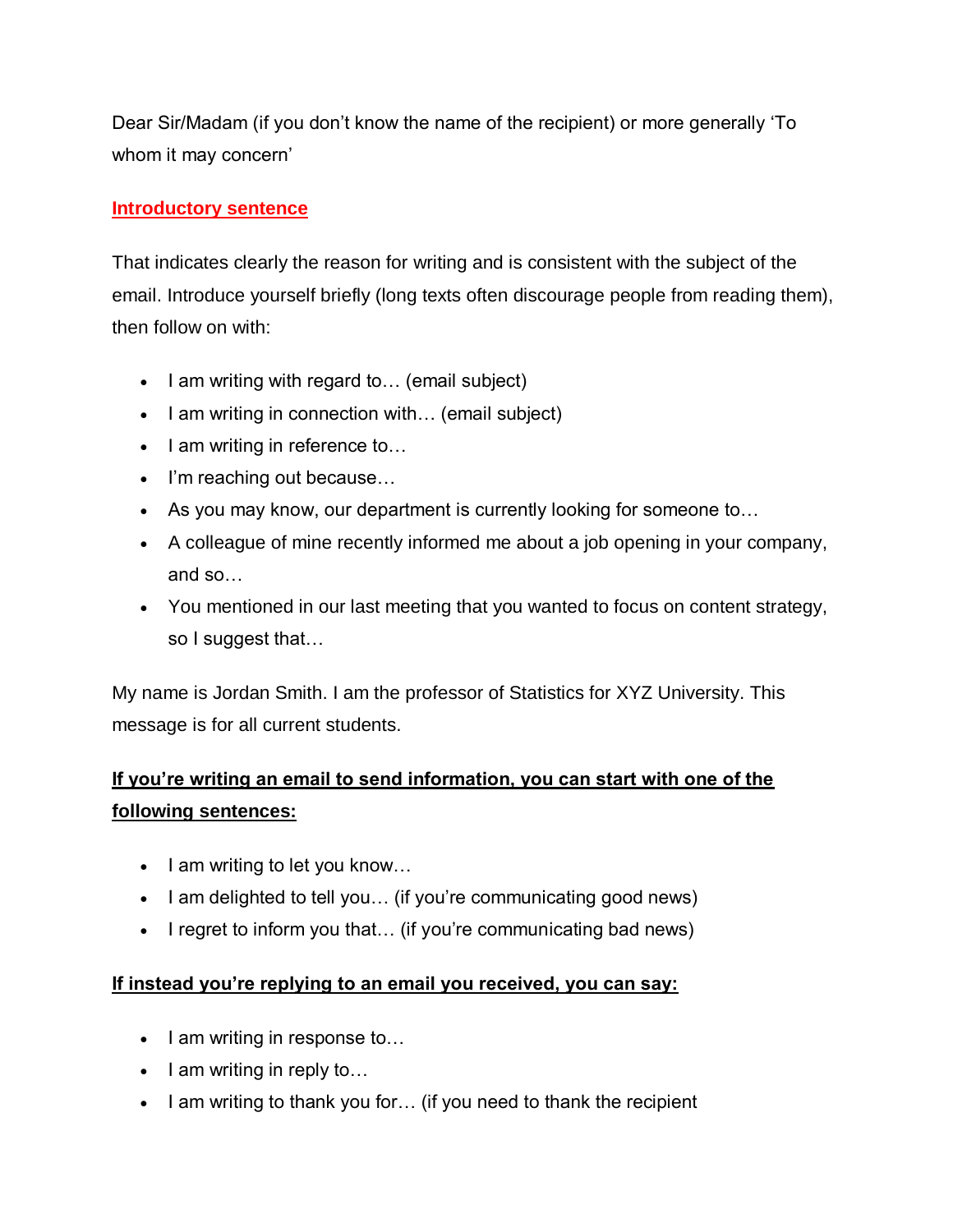## **MENTION THE ACTION NEEDED**

- Let me know what you think about my ideas/suggestions.
- Let me know when you would be available to meet next week.
- Please review the following attachments before our next meeting.
- Can you please review the agenda for the meeting and let me know if you have any suggestions?

## **Closing statement**

Based on the type of message you're sending, there are various ways to write a final invitation before ending the email, such as:

- I look forward to hearing from you soon
- Thank you in advance
- For further information, please do not hesitate to contact me
- Please let me know if you have any questions
- Thanks for your attention
- Feel free to reach out if you have any questions.
- Let me know if you need any clarification.
- Please let me know if you have any feedback or suggestions.
- Don't hesitate to let me know if you need more time.

## **Conclusion**

The most common way to end an email are:

- Best regards
- Kind regards
- Yours faithfully (if you began the email with 'Dear Sir/Madam' because you don't know the name of the recipient)
- Yours sincerely (if you began the email with 'Dear Mr/Mrs/Ms + surname)
- Regards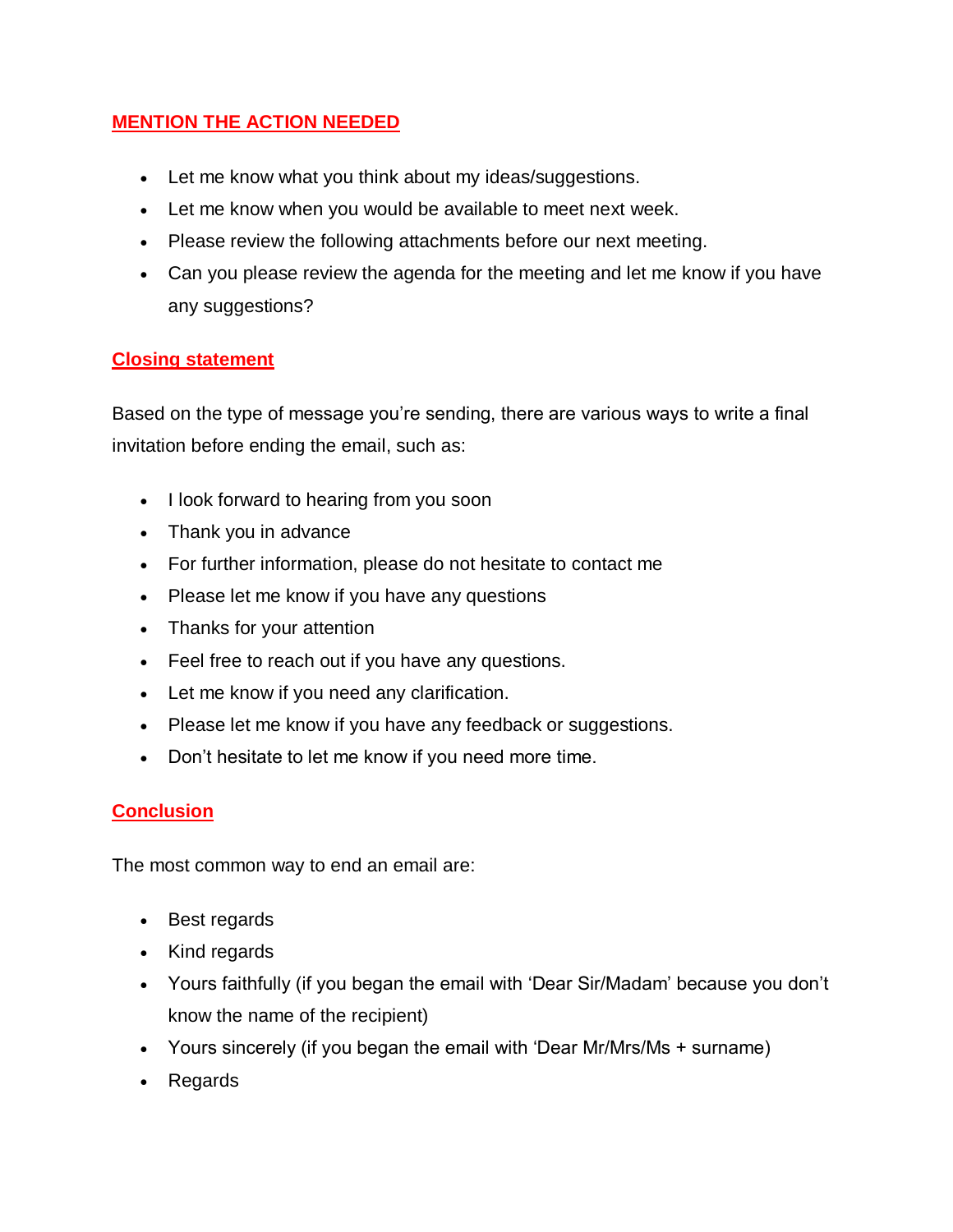### **Here's an example of formal email language:**

The meeting is scheduled for December 5th at 9:30 a.m. All students must attend. Your project updates are needed.

## **Examples of formal emails in English**.

## **Example 1: Delay with the delivery of an order**

From:

To :

Cc:

Bcc:

Subject: Delivery delay

Dear Mr xyz

We regret to inform you that we will not be able to respect the deadline previously agreed for the delivery of your order. Our supplier has warned us today that they are experiencing supply problems, which will result in a delay in our production chain. We count on your understanding and thank you for your patience.

Please accept our apologies.

Best regards,

…

## **Example 2: Replying to a job advertisement**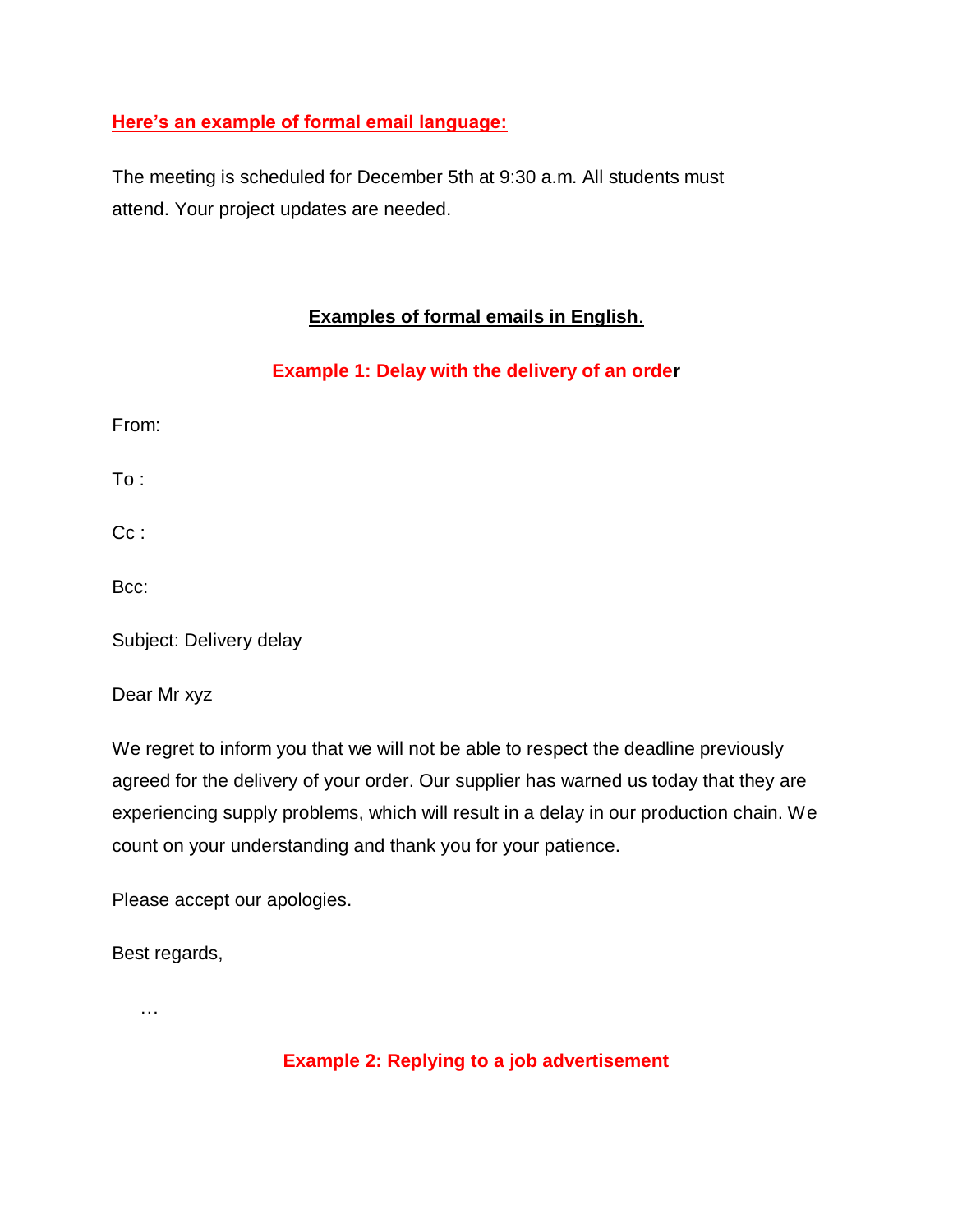From:

To :

Cc :

Bcc:

Subject: Web Content Editor position

Dear Sir/Madam,

With reference to your job ad in xxx, I would like to submit my application for the position of Web Content Editor in your company.

I graduated in Communication Sciences at the University of xxx and worked for several years in a Digital Agency as Content Specialist. I believe my skills and experience are in line with the requirements for the job position. I will be glad to introduce myself in an interview, that will allow you to better evaluate my possible recruitment.

Please find attached a copy of my resume. I look forward to hearing from you.

Yours faithfully,

…

## **Example 3: Sending a product catalogue**

From:

To :

Cc: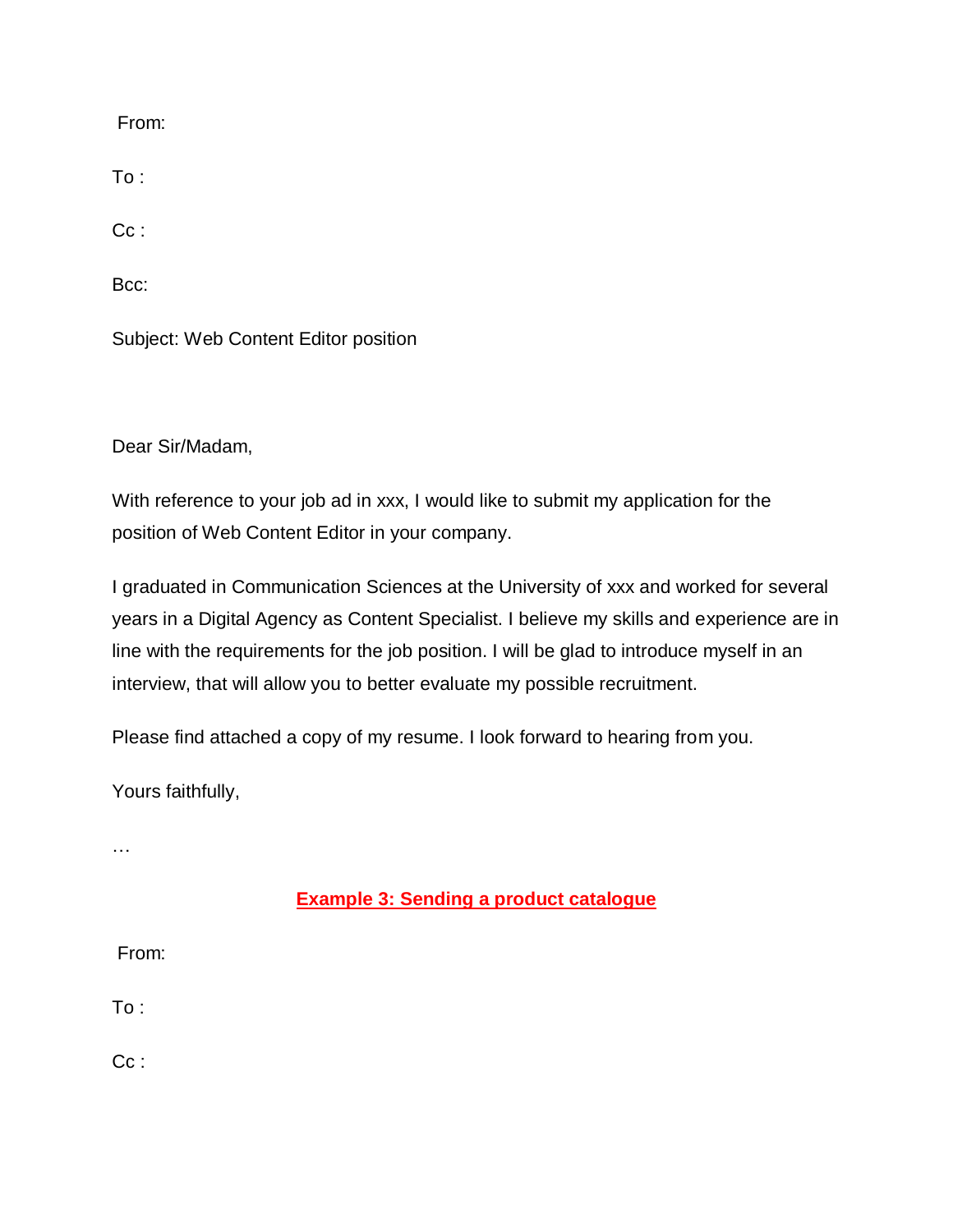Bcc:

Subject: New product catalogue

Dear Ms.Chapman,

Following your request, we have recently sent you our new catalogue. We are convinced that it will enable you to see the quality of our products. Our local agent will contact you soon to arrange a meeting on a day and time that suits you in order to discuss in detail how our products can be of benefit to your company's needs.

For further information, please do not hesitate to contact us.

Yours sincerely,

…

### **Example 4 - A mail for resignation.**

From:

To :

Cc:

Bcc:

Subject: Resignation Letter

Dear Sir,

Please accept this mail as a notice that I am leaving my position with this organization. As per the norm of the company I've to give a month notice before resigning. I hope you will get a good replacement for me within this time period.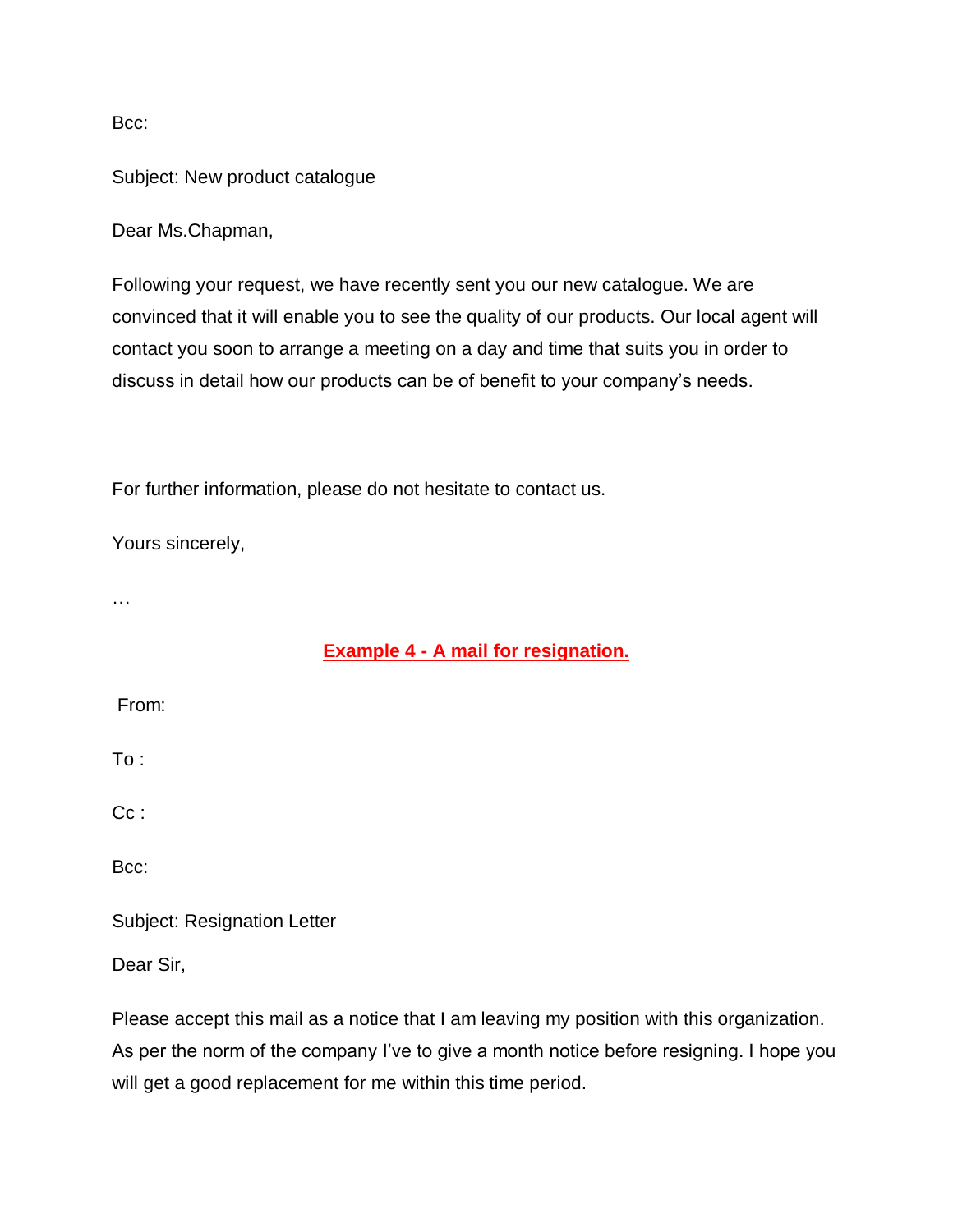I really appreciate the opportunities that I have been given to me to help me grow. Wish you and the company the best in the future.

Please let me know what to expect as far as my final work schedule and the employee benefits. Please let me know in case of any assistance for the above.

Kindly look into the matter.

Thanks and Regards

LMN

(Project Head)

#### **Sample 5 – Job application email**

From : (Sender's email)

To: (Recipient's name)

Cc

Bcc: (Email if others whom you have to send the same mail)

Subject: Job Title, Job Reference Number (mentioned in Job Description)

Dear Mr./Ms. (Hiring Manager's Name),

I recently came across a job on your portal, which I am interested in applying for. The position of Software Engineer at ABC Company (Job Ref. No.) and its requirements completely matches with my skills and qualifications.

I have recently graduated in Software Engineering from XYZ College and I am currently looking to apply my knowledge and skills in an organization of repute like (Company Name).

As a qualified Software Engineer, I am adept in application development & enhancement and believe that will prove to be an asset for the company.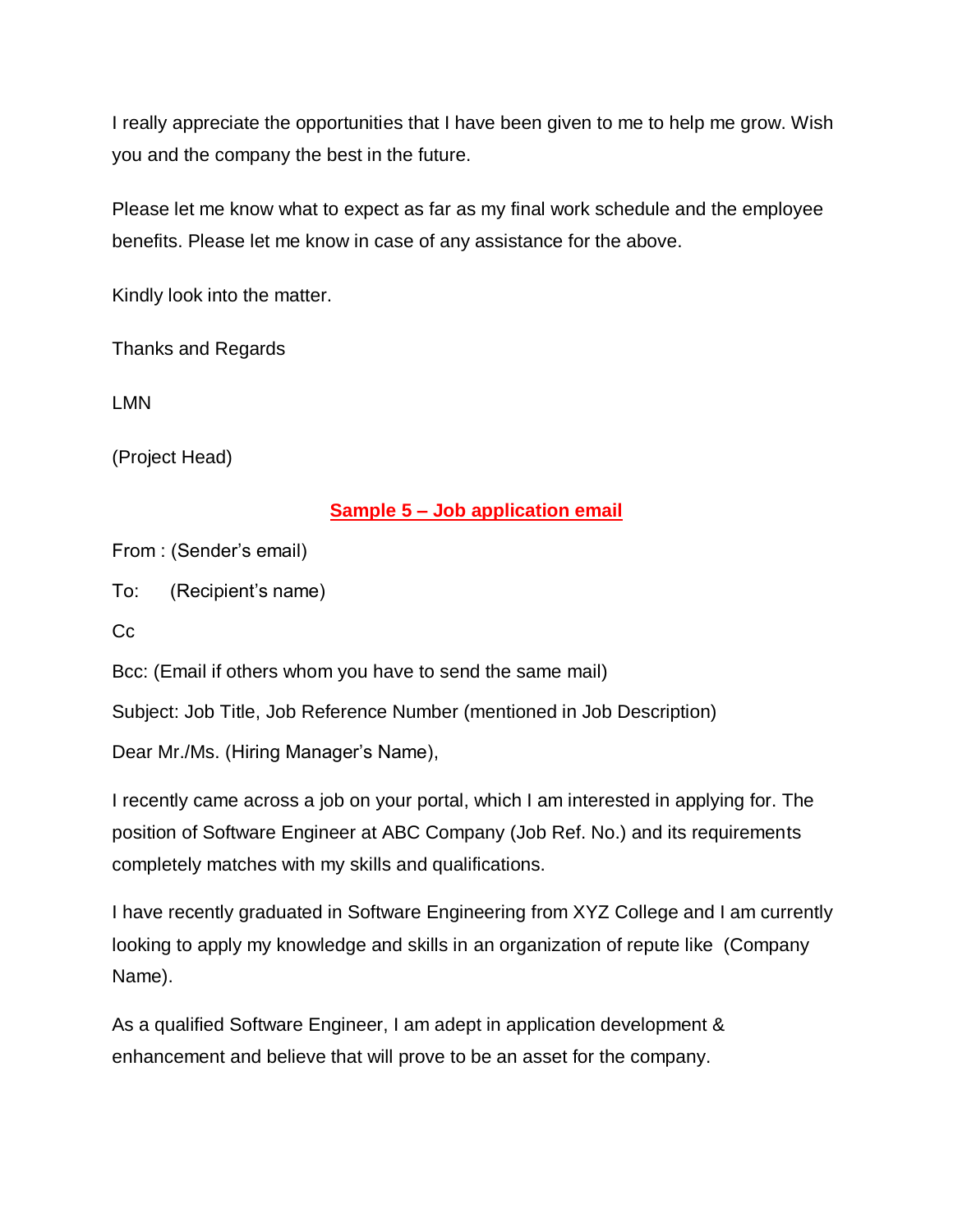Please take a minute to go through the attached cover letter and CV for your consideration. It would be a pleasure if I can hear back from you regarding my job application for (Company Name).

Sincerely,

**Your name** 

**Phone number** 

**Designation**

**(Signature line)**

## **Sample 6 – Resignation mail**

From : (Sender's email)

To: (Recipient's name)

Cc

Bcc: (Email if others whom you have to send the same mail)

Subject: Resignation (your name)

Dear Mr./Ms. [Supervisor's Last Name],

This email is to notify you that I am resigning from my position here as [position title], effective [date].

Thank you for all the opportunities you have provided me over the years. I have enjoyed my time working for this company and have learned so much. I am also grateful for your kindness and encouragement as well as the kindness of my colleagues.

Over the next [period of time], I will complete all my projects and make myself available to train a replacement for my duties. Please let me know if I can do anything to help make this transition easier. In the future, you can always contact me on my non-work email, [email address].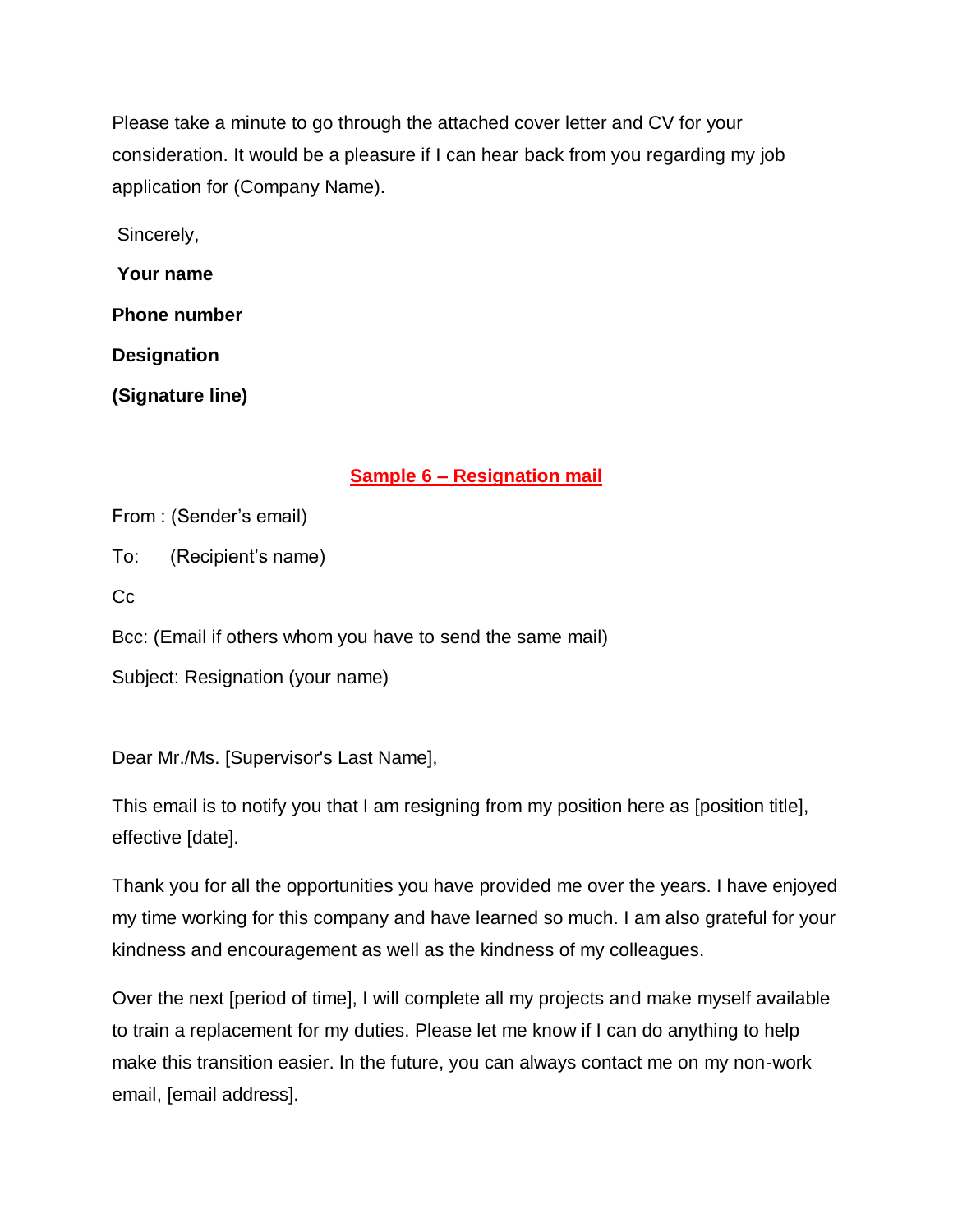Sincerely,

**Your name** 

**Phone number** 

**Designation**

**(Signature line)**

## **Sample 7 – A request**

From : (Sender's email)

To: (Recipient's name)

Cc

Bcc: (Email if others whom you have to send the same mail)

Subject: Extension on report deadline

Dear Mr. /Ms (Recipient's last name)

I am writing this to request you for an extension on the XYZ project report which is due on (date). My brother has met with an accident, and has got severely injured; therefore, I must leave for home tonight. I am afraid; it will take me a week before I can return to the office and complete the report.

| Kindly grant me an extension till (date) for the |
|--------------------------------------------------|
| same. I promise to deliver the project report    |
| by then.                                         |

| Informal words | Formal words |
|----------------|--------------|
| To tell/inform | To request   |
| I am sorry     | I am afraid  |
| Come           | Return       |
| To give        | To deliver   |

**Sincerely** 

**Your name** 

**Phone number** 

**Designation**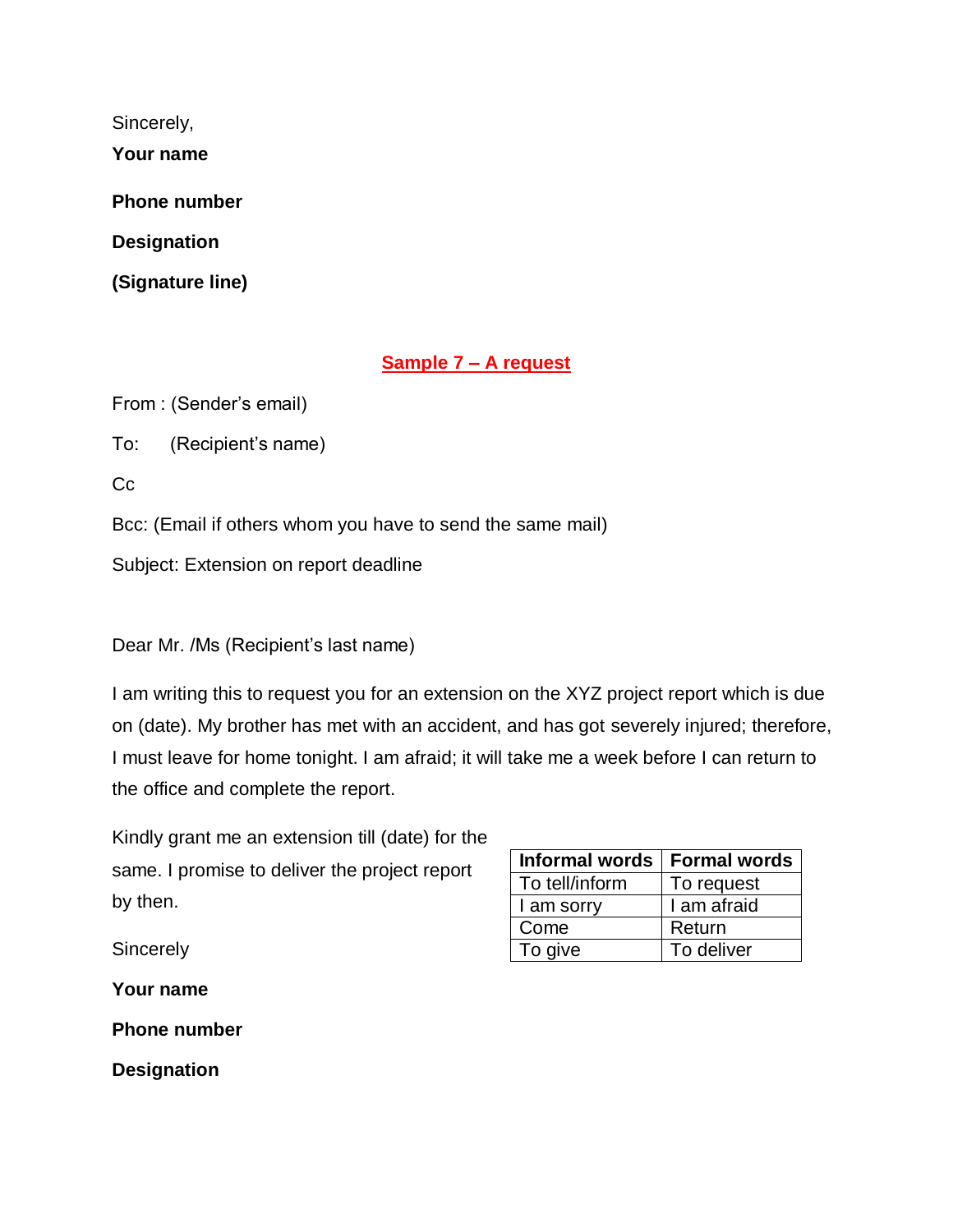## **(Signature line)**

#### **Sample 8 – A response to a query or a complaint**

From : (Sender's email)

To: (Recipient's name)

Cc

Bcc: (Email if others whom you have to send the same mail)

Subject: Response to the complaint dated (date)

Dear Mr. /Ms (Recipient's last name)

I would like to apologize for the disappointment caused to you on the behalf of the company. I assure you that your complaint has been forwarded to the concerned department and stringent action has been taken to rectify the situation.

Your satisfaction with our services and your feedback as a client are of the utmost importance to us. I would be happy to answer any further queries while we look into the matter.

Thank you for your patience

Best Regards

**Your name** 

**Phone number** 

**Designation**

**(Signature line)**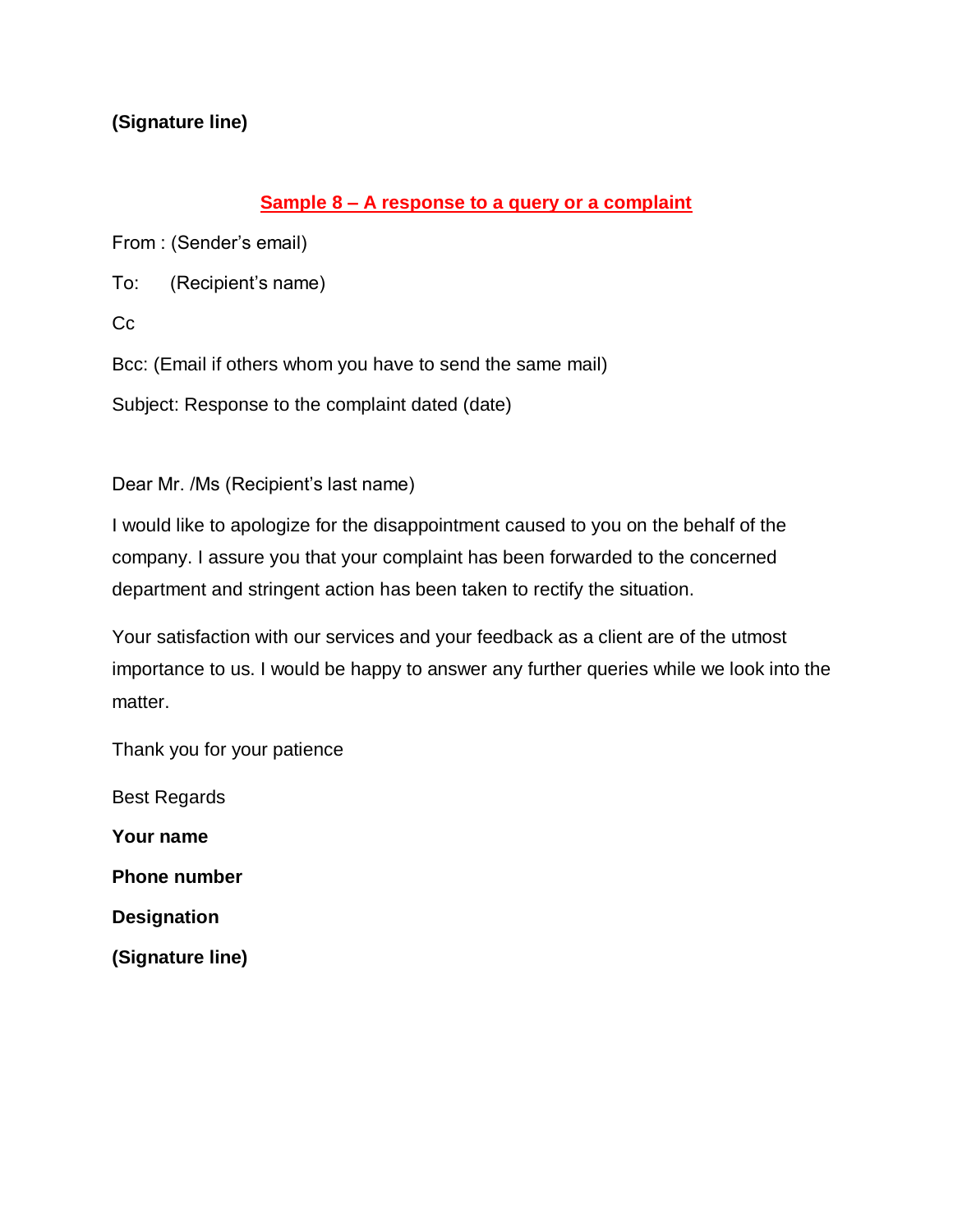## **Sample 9 – Announcement or a statement**

**From : (Sender's email)**

**To: (Recipient's name)**

**Cc**

**Bcc: (Email if others whom you have to send the same mail)**

## **Subject: New member in the team !**

Dear all,

I am glad to introduce you all to (name of a person), who will be assisting us as an intern for the next six months. He is a Final year Accounts student at ( name of the institution), and is thrilled about joining the team.

I hope to see you all welcome him into the office and assist him with your feedback and help wheverever necessary.

Thank you for your cooperation.

Best Regards

**Your name** 

**Phone number** 

**Designation**

**(Signature line)**

## **Sample 10 – Congratulatory mail**

From : (Sender's email)

To: (Recipient's name)

 $Cc$ 

Bcc: (Email if others whom you have to send the same mail)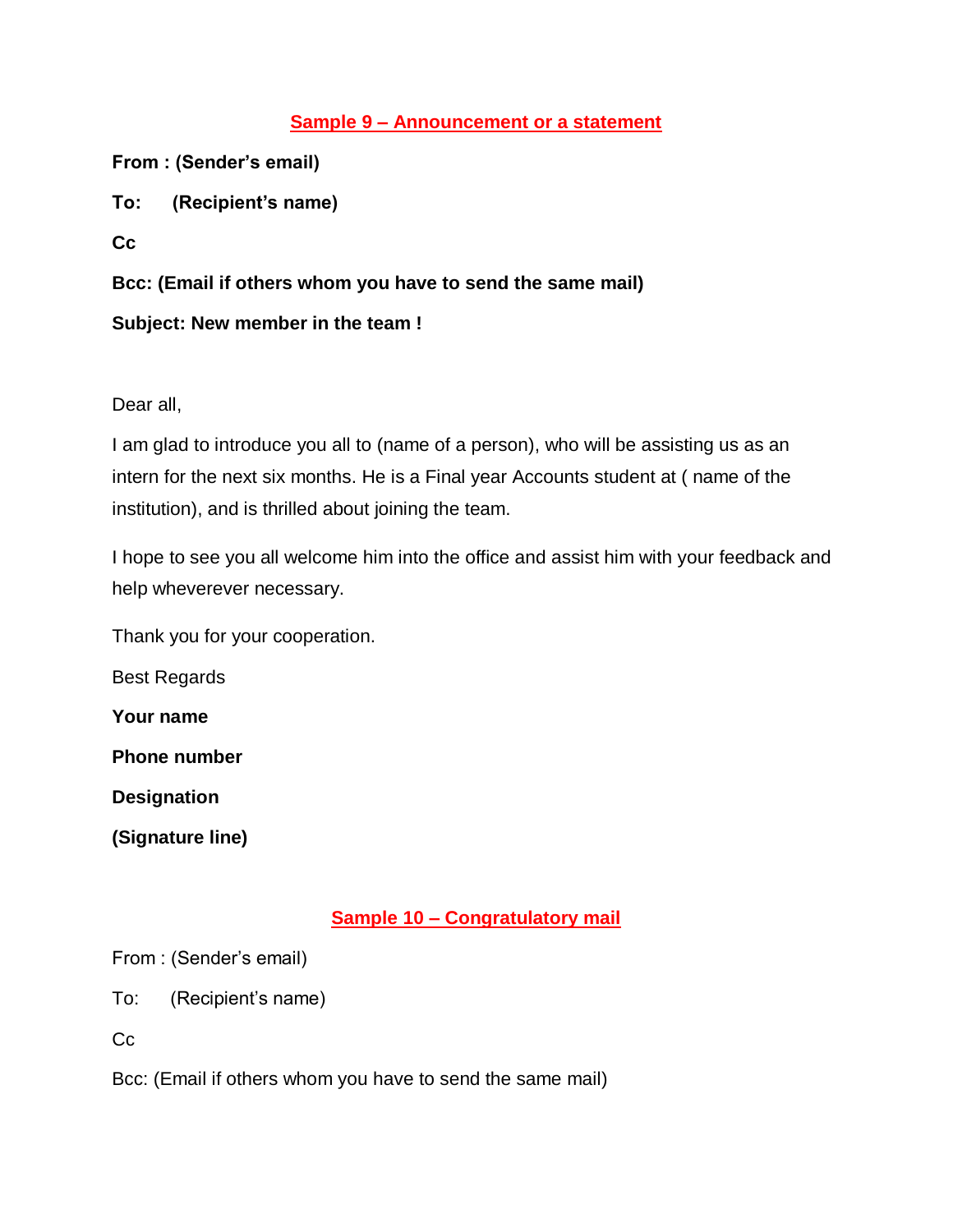#### Subject: Congratulation on opening new branch

#### Dear all,

I would like to congratulate you all on the opening of a new branch of your service center. It gives us immense joy and pleasure that we have managed to open a new franchise branch at (place) which could not be possible without the team effort . From the beginning of your journey, you all have worked so hard. It's no doubt your planning and proper resource management that has resulted in this success of our new branch.

I hope this branch will be much more successful and you all will make this project a success.

Thank you for your cooperation.

Best Regards

**Your name** 

**Phone number** 

**Designation**

**(Signature line)**

### **Sample** 11 **– To schedule a meeting with someone you know**

**From : (Sender's email)**

**To: (Recipient's name)**

**Cc\**

**Bcc: (Email if others whom you have to send the same mail)**

**Subject: Schedule a meeting**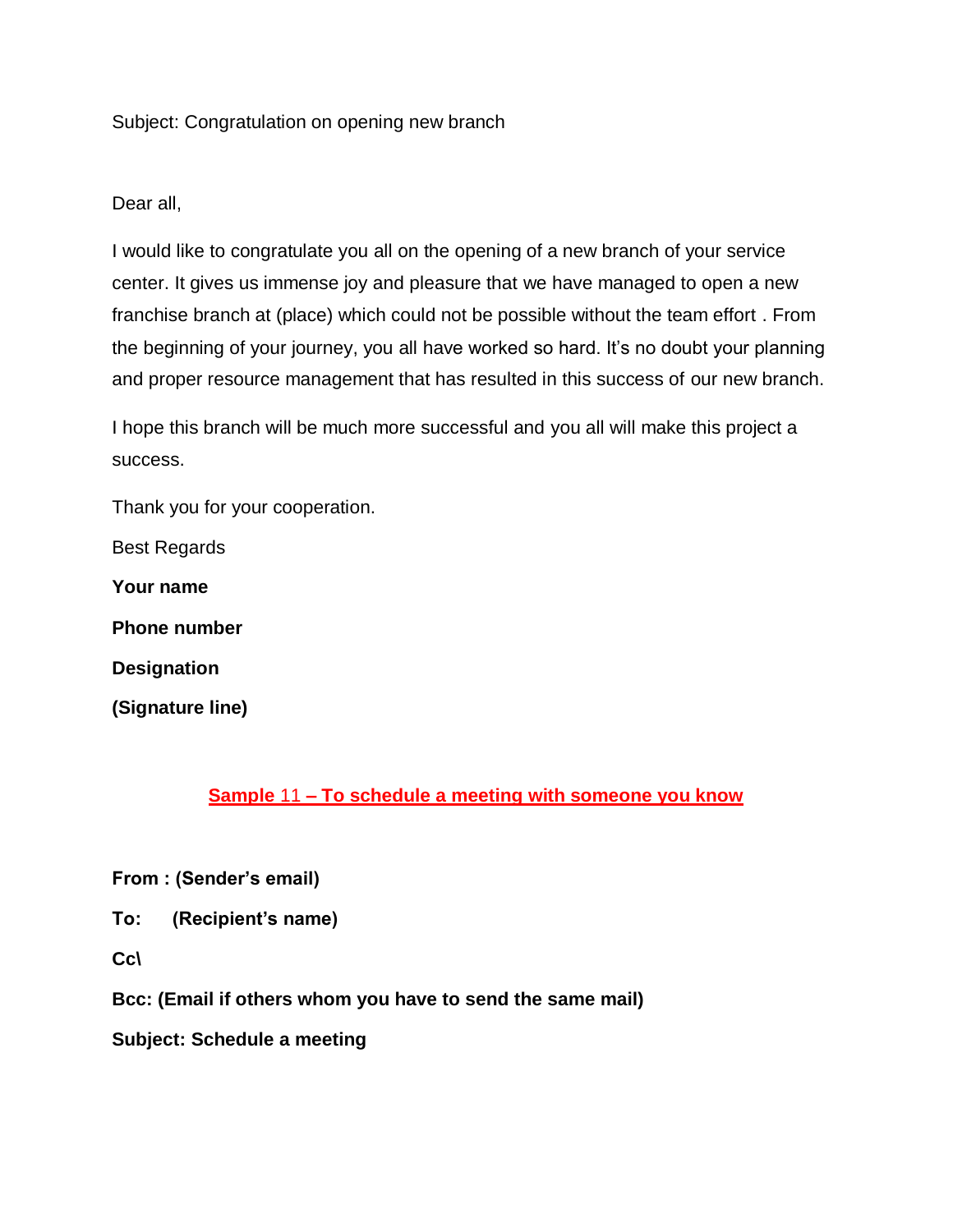Dear [Recipient Name]

My name is [….] and I am contacting you on behalf of [company name], which is [describe company activities].

I would like to request for a meeting with someone from the [management/marketing department/etc…] to discuss [topic or topics].

Anytime between [date and time 1] and [date and time 2] would be great but I am more willing to adjust to another convenient date and time of your choice.

Thank you very much for your time. I look forward to hearing from you.

Best Regards

**Your name** 

### **Sample** 12 **– To give bad news**

#### **From : (Sender's email)**

**To: (Recipient's name)**

**Cc/Bcc: (Email if others whom you have to send the same mail)**

### **Subject: Cancellation of your credit card**

#### Dear Miss Sharma,

I regret to inform you that due to a mistake on our computer system, your credit card account with ourselves has been cancelled. As a result, you will not be able to use the credit card. I apologies on behalf of our company for this situation happening.

Unfortunately, due to banking regulations we are not legally able to change your account's status from cancelled to active. In order to change the status to active, you will have to reapply for the credit card account again. Once you have done this, we will re-issue you with a new card as quickly as we can.

Please find below a link to the web page to reapply:

#### **www.bankcards.com/creditcard/appform.html**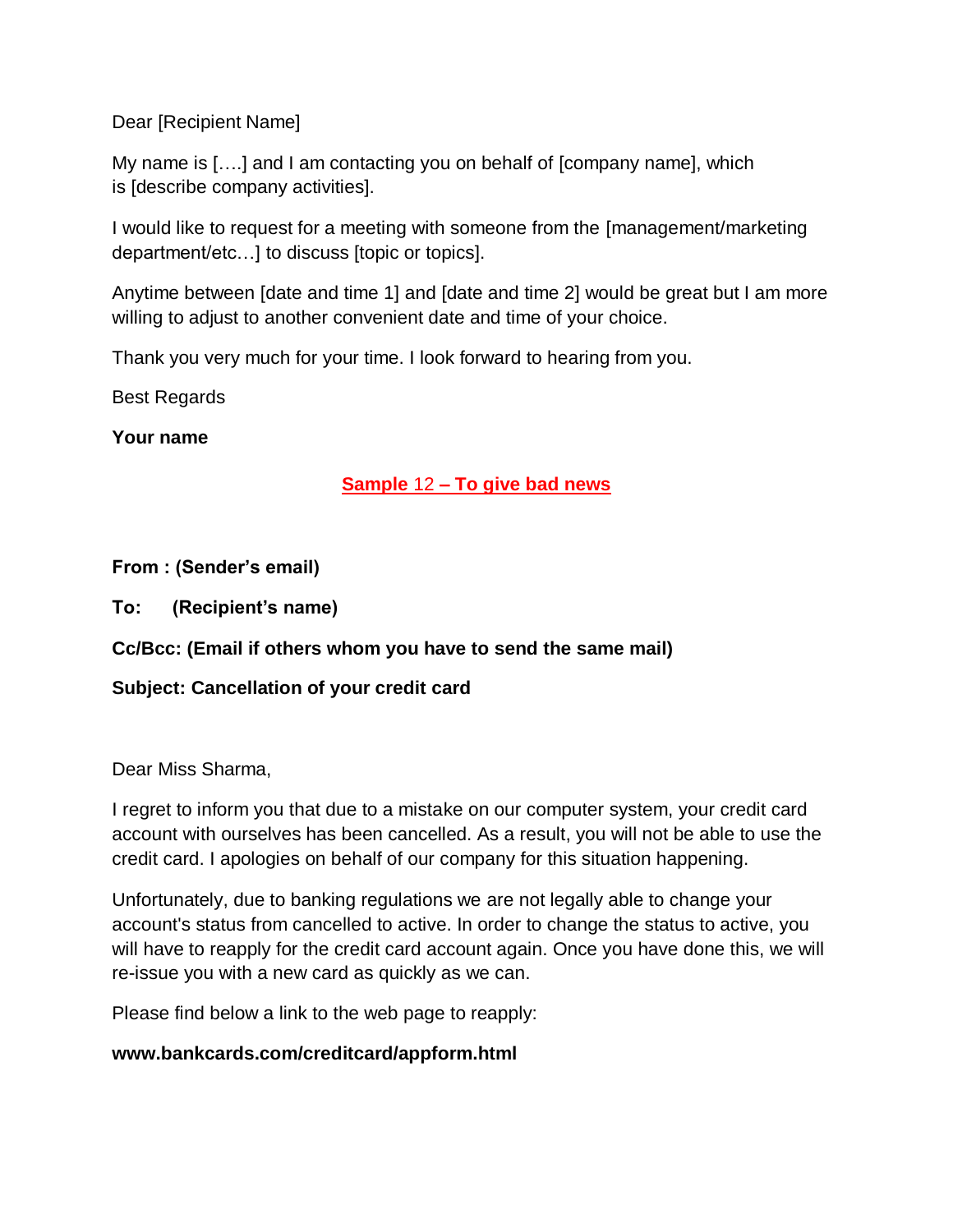As a way to recompense you for any trouble this has caused, we will credit your account when active with Rupees (state the amount).

If you have any questions, please don't hesitate to contact me by email (on SShah@bankcards.com) or by phone (on 011 7433123).

Please accept my apologies for any inconvenience this may cause.

**Yours sincerely,**

**Phone number** 

**Designation**

**(Signature line)**

## S**.Shah Customer Services Analyst**

### **Sample 13 – Can't attend a meeting**

**From : (Sender's email)**

**To: (Recipient's name)**

**Cc**

**Bcc: (Email if others whom you have to send the same mail)**

**Subject: Regarding the meeting dated (………..)**

Dear Mr Sharma,

Thank you for the invitation to the review meeting on the 12 July. Unfortunately, due to a prior commitment that I am unable to change, I will not be able to attend the meeting.

If you need to contact me, please do not hesitate to do so on my mobile, 6902341899.

I apologise for any inconvenience this may cause.

**Yours sincerely,**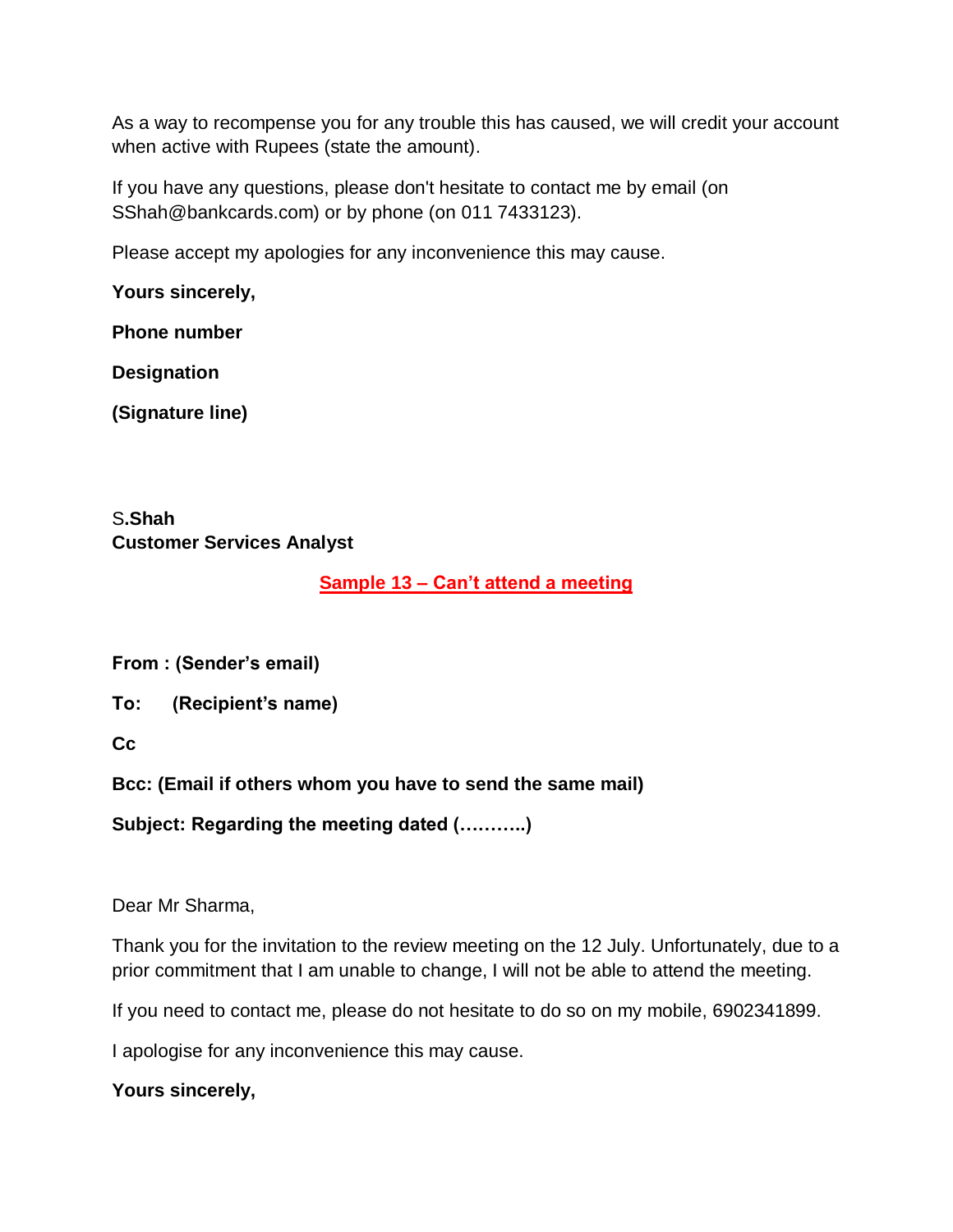**Phone number** 

**Designation**

**(Signature line)**

**Sample 14 -convince somebody to go to a meeting they said they can't go to From : (Sender's email)**

**To: (Recipient's name)**

**Cc**

**Bcc: (Email if others whom you have to send the same mail)**

### **Subject: Regarding the meeting dated (………..)**

Dear Rahul,

Thanks for getting back to me about the meeting.

I appreciate that you're very busy at the moment. As I said in the invitation I sent you, in the meeting we're going to be looking at the problems we've had with the loss of customer data. To be honest, we still don't know the full extent. We may have lost the data for 1,000 customers or 500,000. In addition, there is also some indications that it could have been stolen.

As you can imagine, no matter what the cause, it's going to have major consequences on the company. That why we need to be fully prepared for any eventuality. And that's the reason why we felt that your attendance was necessary.

If you could reconsider attending the meeting, we'd all appreciate it.

**Regards,**

**Phone number** 

**Designation**

**(Signature line)**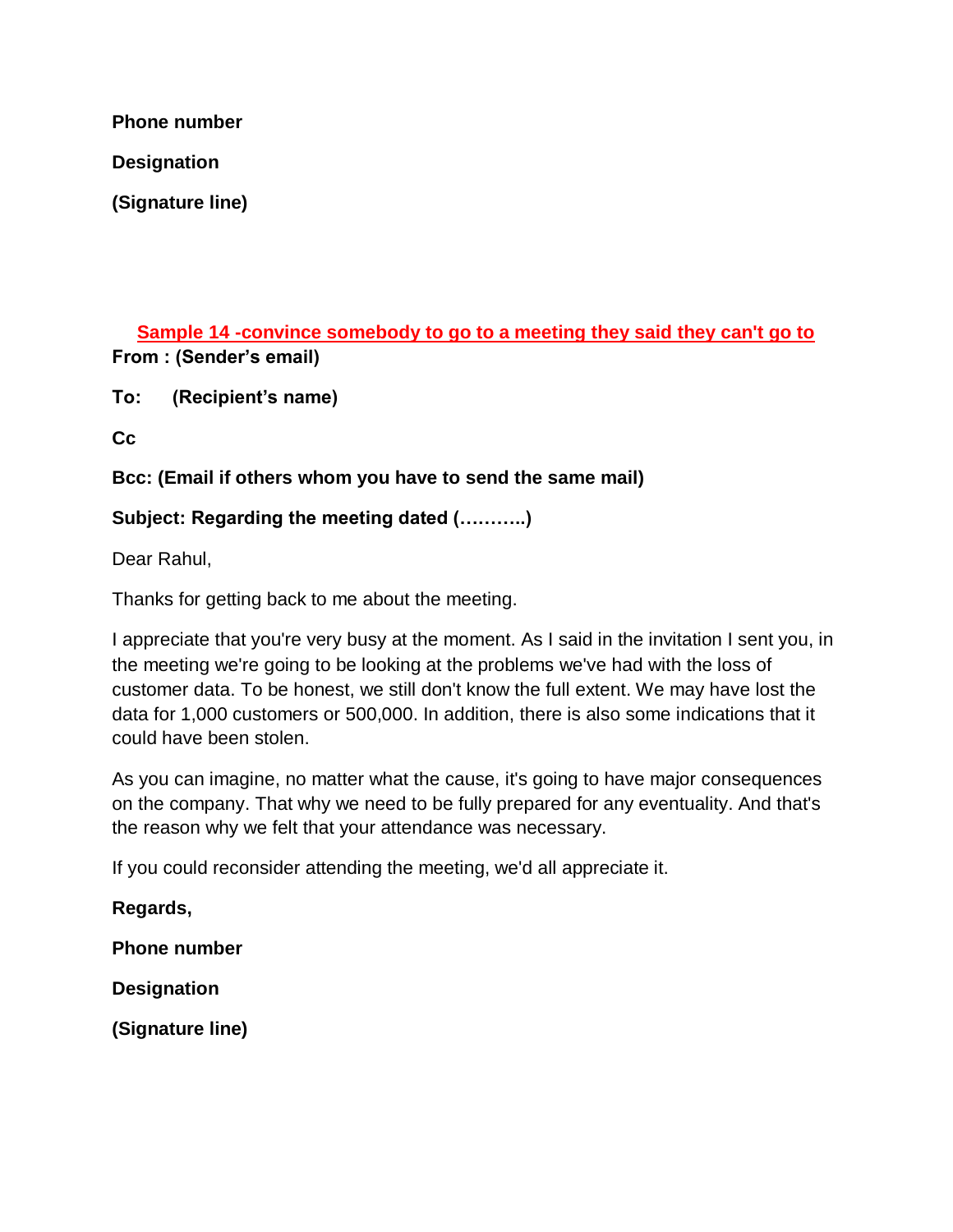### **Sample 15 - Emails to thank people**

**From : (Sender's email)**

**To: (Recipient's name)**

#### **Cc/Bcc: (Email if others whom you have to send the same mail)**

#### **Subject: Work appreciation!**

Dear All,

I would just like to make you aware that our company has won the contract to supply photocopiers to the Central government for the next 3 years.

I would like to thank you all for the meticulous work you have done over the last four months. The winning of this contract is recognition of both all your hard work and the dedication that you have made over the years to make our company great. This wouldn't have been possible without you.

Thank you,

**Phone number** 

**Designation(CEO)**

**(Signature line)**

## **Sample 16- Emails to reject a business offer**

**From : (Sender's email)**

**To: (Recipient's name)**

**Cc/Bcc: (Email if others whom you have to send the same mail)**

**Subject: Rejection of business offer.**

Dear Mr Rahul,